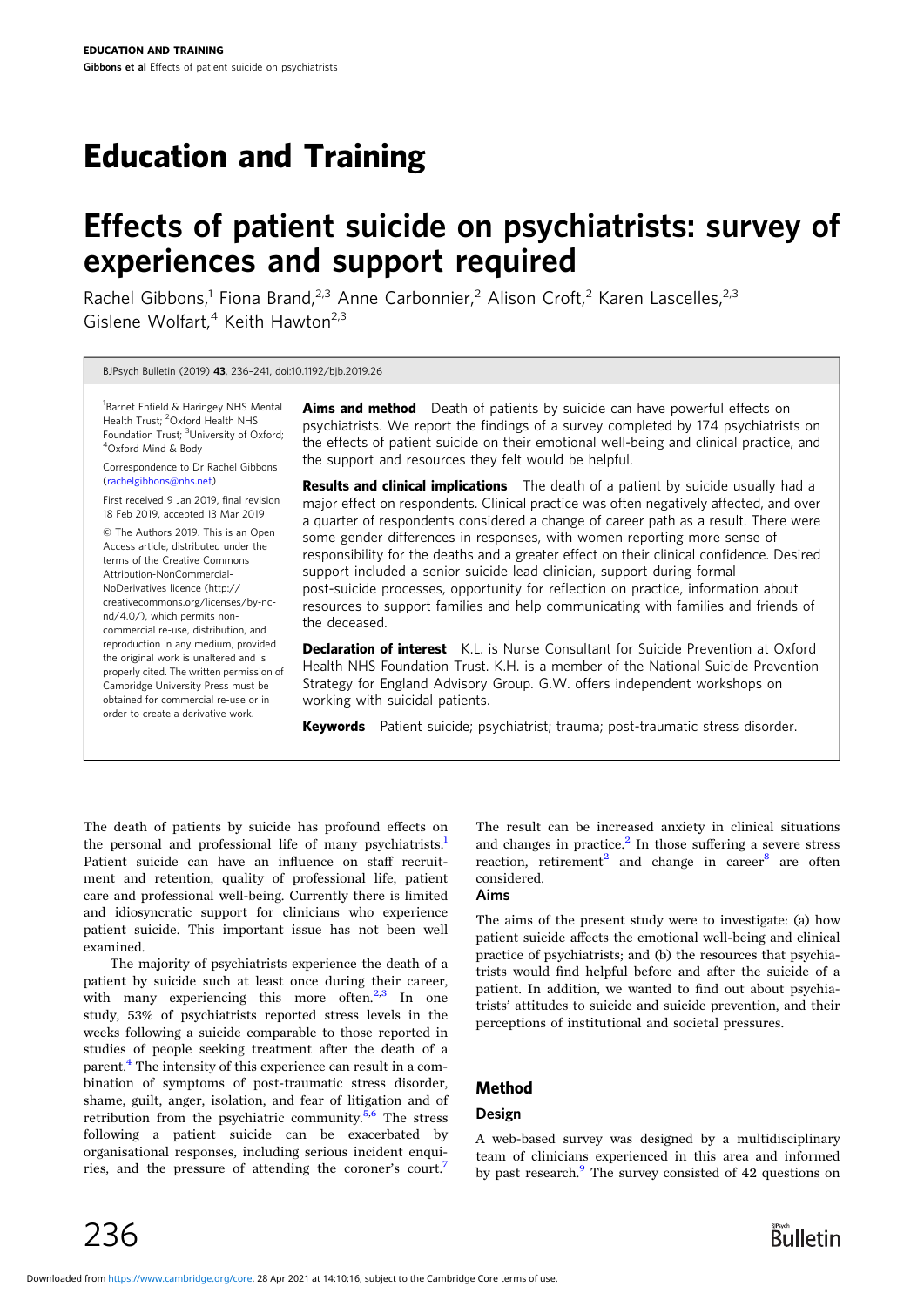SurveyMonkey and was sent out via medical directors to psychiatrists in two National Health Service (NHS) trusts where the researchers were based and where there were particular concerns about supporting clinicians affected by patient suicide, as well as two neighbouring trusts that had shown an interest in participation. Two trusts were based in London and two in south-east England. All had a similar local suicide rate, corresponding to the average rate in England of 9–10 per 100 000. Respondents were requested to focus on the patient suicide that had the most significant emotional effect on them (assuming they had experienced one). They were asked about the effects on them personally and on their clinical practice, what they had found helpful and unhelpful following the incident, and suggestions for possible helpful resources and actions. Respondents were also asked their opinion on: (a) the predictability of suicides in secondary care; (b) their experience of feeling under external pressure to prevent suicides; and (c) their views of their role in relation to suicide prevention. The layout of the questions varied (see Appendix 1). The survey was open for 1 month, and there was a follow-up email prompt after 2 weeks.

## **Participants**

Psychiatrists at all levels of training and experience in four trusts were emailed about the survey.

#### Analysis

Data were examined numerically and via thematic analysis. Responses of men and women were compared with parametric t-tests.

## Results

The survey was circulated to 520 psychiatrists, of whom 174 responded (34%). The characteristics of the respondents are shown in Table 1. Of the 140 respondents who had experienced death of a patient by suicide, 100 (72%) had experienced more than one, 18 (15%) had experienced more than six, and (3%) five had experienced more than ten. Looking at the number of suicides experienced by psychiatrists in the older age groups, the average number over a working lifespan was approximately four.

#### Change in career path

Seventy-one psychiatrists reported experiencing their most impactful patient suicide as an ST 4–6 or a consultant in general adult services. Of these 71, 28 did not work in general adult services at the time of the survey. This indicates a possible 39% shift away from general adult psychiatry from the time of the death to the time of the survey. This shift might in part have reflected the usual changes during training. However, from the 16 consultants and one SAS doctor that reported experiencing their most impactful suicide when they were in a training grade in adult psychiatry, only one continued to work in general adult psychiatry. Furthermore, 33 professionals (27%) noted in the free text that they had considered a change in their career path as a result of the suicide of their patient.

'The effect of this death heightened my determination to retire as soon as possible'

'It was just before choosing higher training specialty, and I had applied for both adult and CAMHS, but felt quite disillusioned with adult services after the incident, which probably affected my decision to choose CAMHS.'

'All the suicides directly influenced my career choice in not wanting to work in General Adult services.'

#### Effects on emotional well-being

Respondents were asked to rate the effect of the death on their emotional well-being on a Likert scale, where  $0 = 'no$ effect', 50 = 'some' and 100 = 'a very severe response'. Most  $(N = 105, 92%)$  rated their experience above 50, with an average rating of 66 out of 100. Only nine (8%) felt that their symptoms had met a clinical threshold for diagnosis of a psychiatric disorder at any time, although 15 (12%) were uncertain. Six (5%) had taken time off work. Leave, when taken, was of short duration (between 1 day and 1 week).

When asked to describe the primary emotional effect of the death, all 120 psychiatrists who answered this question reported experiencing painful emotions, such as sadness  $(N = 85, 71\%)$ ; worry, anxiety and fear  $(N = 40, 33\%)$ ; guilt and self-blame ( $N = 36$ , 31%); regret ( $N = 24$ , 20%); anger  $(N = 23, 19\%)$ ; shame  $(N = 16, 13\%)$ ; shock  $(N = 15, 12\%)$ ; and blaming others  $(N = 4, 3\%)$ .

It was clear from the free text section that some psychiatrists had experienced serious emotional effects, for example:

'initially shock and intrusive memories – things deteriorated after a month so tearfulness, unable to focus, intrusive thoughts and memories, nightmares resentment, shame, helplessness, finally PTSD'

'like being deeply wounded'

'Shame, guilt, it kept me awake at night. It affected subsequent career choices. It affected my capacity to work.'

'I feel it's something I'll have to carry forever. I think of the boy often. And yet when it boils down to it I don't blame myself. It's the line of work, isn't it? One thought I had at the time (and still have) is that if I had another suicide then I'd resign and do something else with my life.'

## Effect on clinical duties

One hundred and fifteen (98%) reported a detrimental effect on clinical practice in the period after the death, with women (mean Likert scale score = 48) affected more than men (mean = 35;  $P = 0.01$ ). Forty-five (39%) respondents reported that the effect lasted between 1 week and 6 months, 18 (21%) reported that it affected them for between 6 months and 2 years, and 11 (13%) described an ongoing effect. This ongoing effect was described by some as helpful in that it increased their clinical sensitivity and awareness of their own vulnerabilities.

Ongoing thoughtfulness about patient contact – made me more vigilant and risk conscious.

Ongoing concern that although I believe that I could make valuable contribution, I feel ineffectual in changing systems that I recognize as being ineffective and fragmented... I regret

Bulletin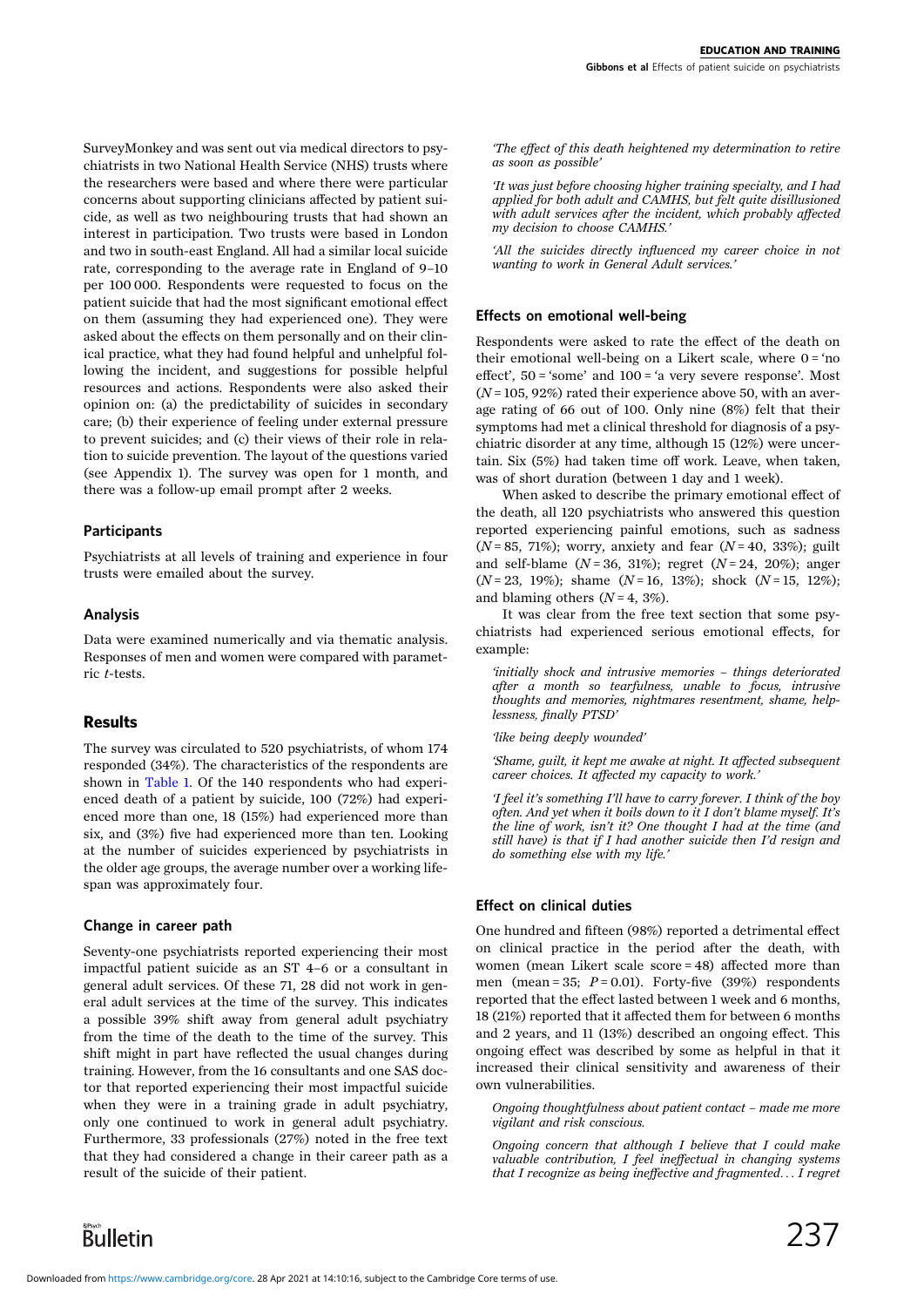| Characteristics of psychiatrists responding $(N = 174)$<br>Table 1 |                           |                         |                       |                     |                                |                   |  |
|--------------------------------------------------------------------|---------------------------|-------------------------|-----------------------|---------------------|--------------------------------|-------------------|--|
| Number experienced $\leq$ patient suicide                          | 140 (80%)                 |                         |                       |                     |                                |                   |  |
| Area of current work                                               | General adult<br>52 (30%) | Older adult<br>35 (20%) | CAMHS<br>25 (14%)     | Forensic<br>15 (9%) | Other <sup>a</sup><br>47 (27%) |                   |  |
| Gender                                                             | Male<br>84 (48%)          | Female<br>90 (52%)      |                       |                     |                                |                   |  |
| Current grade                                                      | Consultant<br>128 (74%)   | CT/ST<br>37 (20%)       | SAS<br>8(5%)          |                     |                                |                   |  |
| Age group (years)                                                  | $22 - 28$<br>3(2%)        | 29-34<br>27 (16%)       | $35 - 44$<br>41 (24%) | 45-55<br>75 (43%)   | 55-64<br>26 (15%)              | 65-74<br>$1(1\%)$ |  |

a. Included: unspecified CT1-3, liaison, perinatal, psychotherapy, rehabilitation, intellectual disability

that I am not more robust, but I am also now more realistic about my own limitations.

## Factors that influenced psychiatrists' experiences following the deaths

The psychiatrists were asked to give a free text response about the people, interventions and experiences that either helped or did not help them in the aftermath of the death. The themes identified are shown in Table 2 and the free text responses that follow.

'It helped knowing that some of my colleagues had been through it, that I was not the only one to feel the shame and guilt'

'The patient's family were very thoughtful and supportive towards my team even in the midst of their grief. Discussing what had happened with them and attending the funeral and meeting with them again was helpful, hopefully on both sides.'

'The suicide was upsetting, however the aftermath, the SIRI investigation and attending the Coroner's Court were very traumatic for me. It made me feel very upset, sad, angry and it felt like people were out to blame us/me/services.'

'The sense of shame and responsibility that seems to be accepted in the whole psychiatric community about suicide didn't help.'

The psychiatrists were asked to select from a list those who supported them both inside and outside the work environment. At work, the most often selected were medical

| What helped                                                                                             | What didn't help                                                                                                                                                                                                               |
|---------------------------------------------------------------------------------------------------------|--------------------------------------------------------------------------------------------------------------------------------------------------------------------------------------------------------------------------------|
| Support from colleagues who<br>had been through similar<br>experiences (43; 48%)                        | A serious incident process that<br>was experienced as insensitive<br>or persecutory 15 (19%)                                                                                                                                   |
| Being able to engage with the<br>families of the deceased and not<br>feeling blamed by them (16;<br>18% | Coroner's court was cited as<br>unhelpful by nine (11%), owing<br>to the stress of giving evidence,<br>or long delay prolonging the<br>distress and fear of attending.<br>Coroner was seen as having a<br>challenging attitude |
| Nothing (14; 16%)                                                                                       | Four (5%) reported that if the<br>families were angry or took legal<br>action this made it worse.                                                                                                                              |

colleagues ( $N = 57$ ; 46%), other disciplines (36; 30%) and managers (34; 28%). Twenty-six (21%) said they were not offered support by anyone at work. Outside work, family were reported to be helpful by 60 (49%) and friends by 35 (28%). Forty-three (35%) said they had no help from anyone outside work.

## Support wanted after a patient suicide

This question included various answers, where those responding could select multiple alternatives. The seven most frequent responses are shown in Table 3.

## Responsibility for the death

Respondents were asked to rate their feelings of responsibility for the death, first at the time, and then in hindsight, on a Likert scale from  $0 = \text{`not at all' to } 10 = \text{`very responsible'}.$ 

| Support wanted after a patient suicide $(N = 137)$<br>Table 3                                                                        |           |
|--------------------------------------------------------------------------------------------------------------------------------------|-----------|
| A senior clinician with a role as suicide lead to give<br>confidential advice and support                                            | 102 (75%) |
| Support for the formal processes following a patient's<br>suicide                                                                    | 97 (70%)  |
| A confidential reflective practice group or space<br>specifically for processing the effects of a patient<br>suicide                 | 92 (67%)  |
| Personal debriefing                                                                                                                  | 86 (63%)  |
| Information about the process following patients'<br>death by suicide                                                                | 86 (62%)  |
| Information about resources for families affected by<br>suicide                                                                      | 84 (61%)  |
| Help in communicating or meeting the family/friends<br>of the patient who has died (e.g. Public Health<br>England's Help is at Hand) | 81 (59%)  |
| Access to a general reflective practice/Balint group                                                                                 | 74 (54%)  |
| Organised peer support                                                                                                               | 75 (55%)  |
| A training session about this topic                                                                                                  | 53 (39%)  |
| Information about support for the community<br>(including schools)                                                                   | 48 (35%)  |
| Workshop to share experiences                                                                                                        | 45 (33%)  |
| Counselling and therapy                                                                                                              | 38 (28%)  |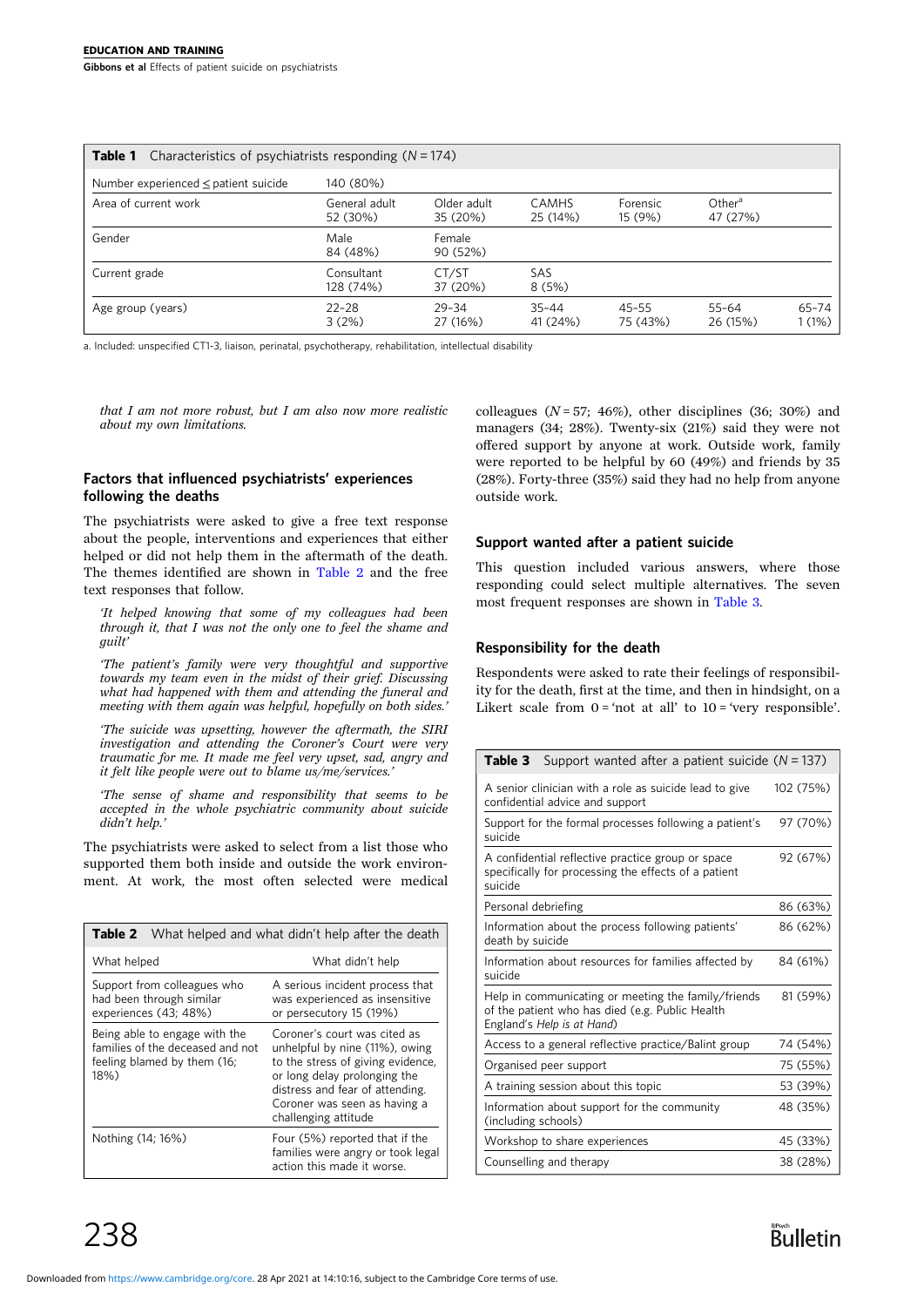The sense of responsibility decreased with time, with the mean score falling from  $42.7$  (s.d. = 24.6) to 19.9 (s.d. = 17.0). There was a difference between genders, with women feeling somewhat more responsible at the time of the death (mean 46.9, s.d. = 23.2,  $N = 57$ ) than men (mean 38.8, s.d. = 25.5,  $N = 60$ ,  $P = 0.074$ .

#### Suicide prevention and the role of the psychiatrist

Psychiatrists rated the degree to which they felt that prevention of suicide was their role on a Likert scale where 0 = 'not at all',  $50 = 'to$  some degree' and  $100 = 'very$  much'. The majority ( $N = 90, 66\%$ ) rated their responses between 50 and 100. There were 122 free text responses explaining this rating (excerpts below).

'It is a very frightening world where one professional group is given an impossible task and then censured by society (and themselves) for failing to achieve it.'

'The idea that suicide is always preventable (i.e. should be a 'never event' or we should have a 'zero suicide' policy) is invidious, leading to blaming of professionals. After all, if all suicides are preventable, it must be a professional's fault. On the other hand, clearly, some of the things we do reduce the risk of suicide, both long term (most obviously) and possibly short term.'

Respondents were asked how much pressure they felt from external sources to prevent patient suicide on a similar Likert scale ranging from  $0 = \text{`not}$  at all' to  $100 = \text{`very}$ much'. The mean score from 134 responses was 77.6. They were then asked to what degree they thought that suicide was predictable. The midway point 50 was 'to some degree'. Female psychiatrists thought suicide significantly more predictable than men (mean 50.0 (s.d. 16.4,  $N = 69$ ) for women compared with 39.0 (s.d. 21.4,  $N = 64$ ;  $P = 0.001$ ) for men).

## **Discussion**

## Effects of patient suicide on psychiatrists

The results of this survey indicate a considerable emotional effect of patient suicide on psychiatrists, in line with findings from previous research. $1,2,8$  General adult psychiatry was the specialty where most of the suicides occurred, and only one of the 17 psychiatrists who experienced a suicide while in training grade in adult psychiatry were still working in this specialty at the time of the survey. This suggests that the emotional effect of the death of a patient by suicide might influence specialty choice and contribute to the enduring recruitment and retention crisis in adult psychiatry. Despite reporting significant emotional effects, very few psychiatrists thought they had suffered a psychiatric disorder, such as depression or post-traumatic stress, as a result of the death. Also, very few took any time off work, which could indicate particular psychological resilience and/or a difficulty in acknowledging personal vulnerability.<sup>10</sup> This survey focuses specifically on psychiatrists; however, the findings are likely to apply to other mental health clinicians involved with a patient who dies by suicide. Further work is planned to examine the effects on non-medical staff.

## Factors which affected the experience

Colleagues and families came out strongly as supportive factors after a patient suicide. Responses indicated that this distressing experience was made more or less painful depending on the response and attitude of the psychiatrist's trust, the family of the deceased and the coroner. If the response experienced was hostile or persecutory, it was harder for the psychiatrists to recover; if, however, it was understanding and compassionate, it was reparative for them.

## Predictability and preventability of suicide

The responses indicated that most psychiatrists had high expectations about their own capacity to prevent suicide but found the weight of public expectation that they should always prevent suicide unreasonable. Our ability to predict patients at the highest level of risk is limited. Despite the ubiquity of advice to use suicide risk assessment in clinical practice, the positive predictive value is low and there is no evidence that these assessments can usefully guide decision-making. Meta-analyses indicate that no individual clinical risk factors, including suicidal thoughts and behaviours, are sufficiently accurate to be useful as the basis on which to allocate interventions. $\frac{11}{11}$  The majority of patients who die by suicide have no contact with mental health services.<sup>12</sup> and those that do often receive a low rating at their most recent risk assessment; this is the 'low risk paradox'. <sup>13</sup>–<sup>15</sup> A clinical review showed that only 2% of patients who went on to die by suicide were rated as immediate high risk in their most recent contact with services.<sup>15</sup> Given this, attribution of personal responsibility for suicide prevention is clearly challenging.

Some responses directly commented on the government's focus on 'zero suicide',<sup>16</sup> emphasising the different opinions that currently exist in the psychiatric community about this approach. $17$  These respondents represented one side of this debate, expressing concern that this policy will increase the belief that suicide in secondary care is both predictable and preventable. On the other hand, there are psychiatrists who are supportive of the zero suicide movement, believing that it presents an aspirational challenge and practical framework for system-wide transformation which could help to alleviate feelings of individual blame (https://zero suicide.sprc.org). This approach has clearly encouraged funding of suicide prevention; however, it is also crucial to manage expectations in order to avoid increasing the pressure on psychiatrists and other members of the clinical team following patient suicide.

## Resources used and wanted

The results of this survey indicated a serious unmet need for support and information after these tragic and traumatic deaths. It is reasonable to think that intervention at this point may mitigate distress, effects on clinical practice and career change. The desire for information on resources for families would be relatively easily met, such as through the Help is at Hand booklet.<sup>18</sup> Resources should also be developed to assist psychiatrists with the processes following

Bulletin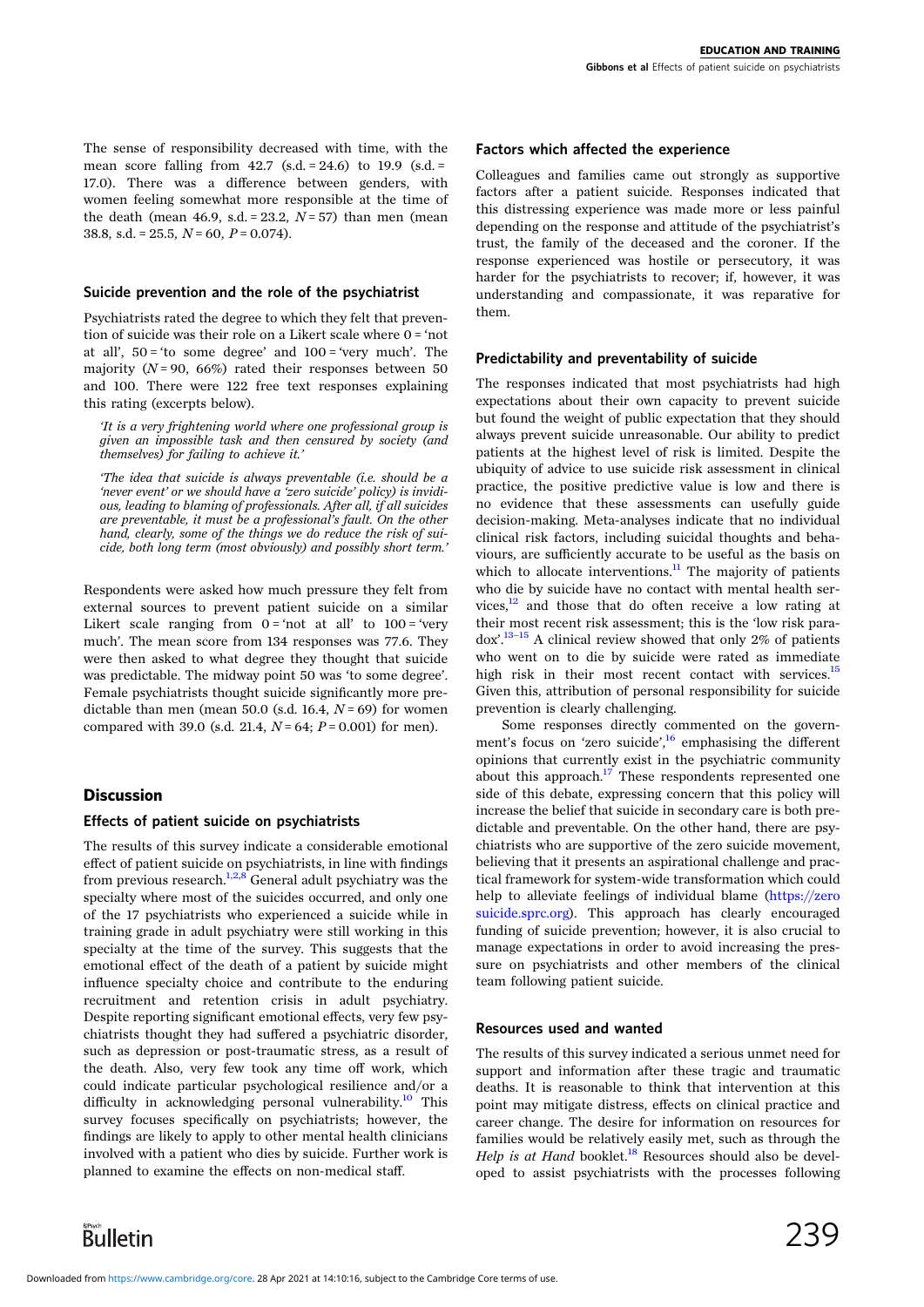patient suicide. There is also a clear need for support provided through both individual and group interaction.

## Limitations

This survey was conducted in just four trusts, which were selected primarily through personal relationships and were restricted to the south of England. This may limit the representative nature of the experiences of the psychiatrists surveyed, compared with those working in other parts of the UK with higher suicide rates. The response rate was 34% and respondents were a self-selected group currently working in psychiatry. It was not clear whether those answering were more or less likely to have experienced a patient suicide. A number of responses detailed a desire to retire, change specialty or leave psychiatry altogether as a response to the suicide. It could be possible that some of the psychiatrists who were most severely affected would have chosen to leave psychiatry, and as a result would not be represented in this survey. The responses may be subject to some degree of bias due to social desirability, although the quotes from respondents suggested considerable frankness of expressed views. The choice of sources of support and help were based on a pre-determined list of options and may not have covered all possibilities.

## **Conclusions**

Respondents to this survey confirmed that the death of a patient by suicide can have very strong emotional effects on psychiatrists. Their clinical practice was often negatively affected for a period of time, and over a quarter considered a change of career path as a result. There were differences in responses between genders in three areas. Women were more likely than men to believe that suicide is preventable, experience greater feelings of being responsible for the death and report a greater effect on clinical confidence for a period afterwards. The findings of the survey suggest that there is a need for a broad range of information and support to both prepare psychiatrists for the possible occurrence of patient suicide and provide helpful support following such incidents.

## Acknowledgements

We thank Mark Hancock, Jonathan Bindman, Minoo Irani and Vincent Kirchner (Medical Directors) for approving the survey; Alexandra Pitman, Kate Saunders and Helen Killaspy for advice; Brad Mullins for assistance with the analyses; and Nora Turjanski, Siobhan Jeffreys, Nisha Shah and Rob Hale (consultants from the Suicide Group for Consultants) for piloting the survey.

## About the authors

Rachel Gibbons is the Therapy Director of the Priory Group, and at the time of this work she was a Consultant Adult Psychiatrist and the Suicide Lead for Barnet Enfield and Haringey Mental Health Trust, UK. Fiona Brand is a psychiatric nurse with a clinical role in psychiatric liaison at Oxford Health NHS Foundation Trust and a research nurse role at the Oxford University Centre for Suicide Research, UK. Anne Carbonnier is a Consultant Child and Adolescent Psychiatrist in South Oxfordshire Child and Adult Mental Health Services (CAMHS) and Medical Lead for South Oxon CAMHS, UK. **Alison Croft** is a Consultant Clinical Psychologist with the Medic Support

Service, Oxfordshire Psychological Services and Oxford Cognitive Therapy Centre, Oxford Health NHS Foundation Trust, UK. Karen Lascelles is a Nurse Consultant in Suicide Prevention, Oxford Health NHS Foundation Trust, UK. Gislene Wolfart is the Lead Psychologist at Oxford Mind & Body, and also holds a post in the Specialist Eating Disorder Service, Oxford Health NHS Foundation Trust, UK. Keith Hawton is Director of the Centre for Suicide Research at Oxford University Department of Psychiatry, and Consultant Psychiatrist, Oxford Health NHS Foundation Trust, Warneford Hospital, UK.

## APPENDIX 1

Survey questions

1. Are you? Male, Female, Non binary

2. What is your age? 22–28, 29–34, 35–44, 45–54, 55–64, 65–74, 75 or older

3. How many years have you been working in psychiatry? 1–3, 4–6, 6–10, More than 10

4. What level are you currently working at? FY, CT, ST, Consultant, SAS, Other

5. Which age group of patients do you work with? Child and Adolescent, General Adult, Older Adult, Other (please specify)

- 6. Your area/s of speciality?
- 7. What setting do you work in?

8. Have you ever been working with a patient who died by suicide or suspected suicide?

9. How long ago was this? In the last three months, Between 3 and 6 months ago, Between 6– and 18 months ago, Between 18 months and 3 years ago Between 3 and 5 years ago Between 5 and 10 years ago, Over 10 years ago

10. When in your career did this suicide happen? Medical Student, Foundation, CT1-3, ST4-6, Consultant 1–3, Consultant 4–9, Consultant 10 or more, Staff Grade/ Associate Specialist/Speciality Doctor

11. Please specify the service/client group in which you treated or encountered this patient.

12. In which setting did this suicide occur?

13. Approximately how many patients did you have some clinical responsibility for at that time?

14. Consider the effect that this patient's death had upon your own emotional well-being. Please rate the greatest extent to which it affected your emotional well-being at any point following the event.

15. Please use the box below to describe the effect it had on you. What type of emotions you experienced and if possible why you felt that way? (e.g. shame, sadness, anger, contempt, fury, regret, relief, paranoia etc)

16. At the time what extent did you feel responsible for the suicide/suspected suicide? Some psychiatrists feel responsible even where an event was judged to have been beyond their control.

17. With hindsight how responsible do you feel you were for this death now.

18. If this event affected your mental health do you think your symptoms met the clinical threshold for the diagnosis of a disorder at any point as a consequence of you patient's suicide?

19. At the most difficult point do you feel that this had a detrimental effect on your confidence in your clinical practice?